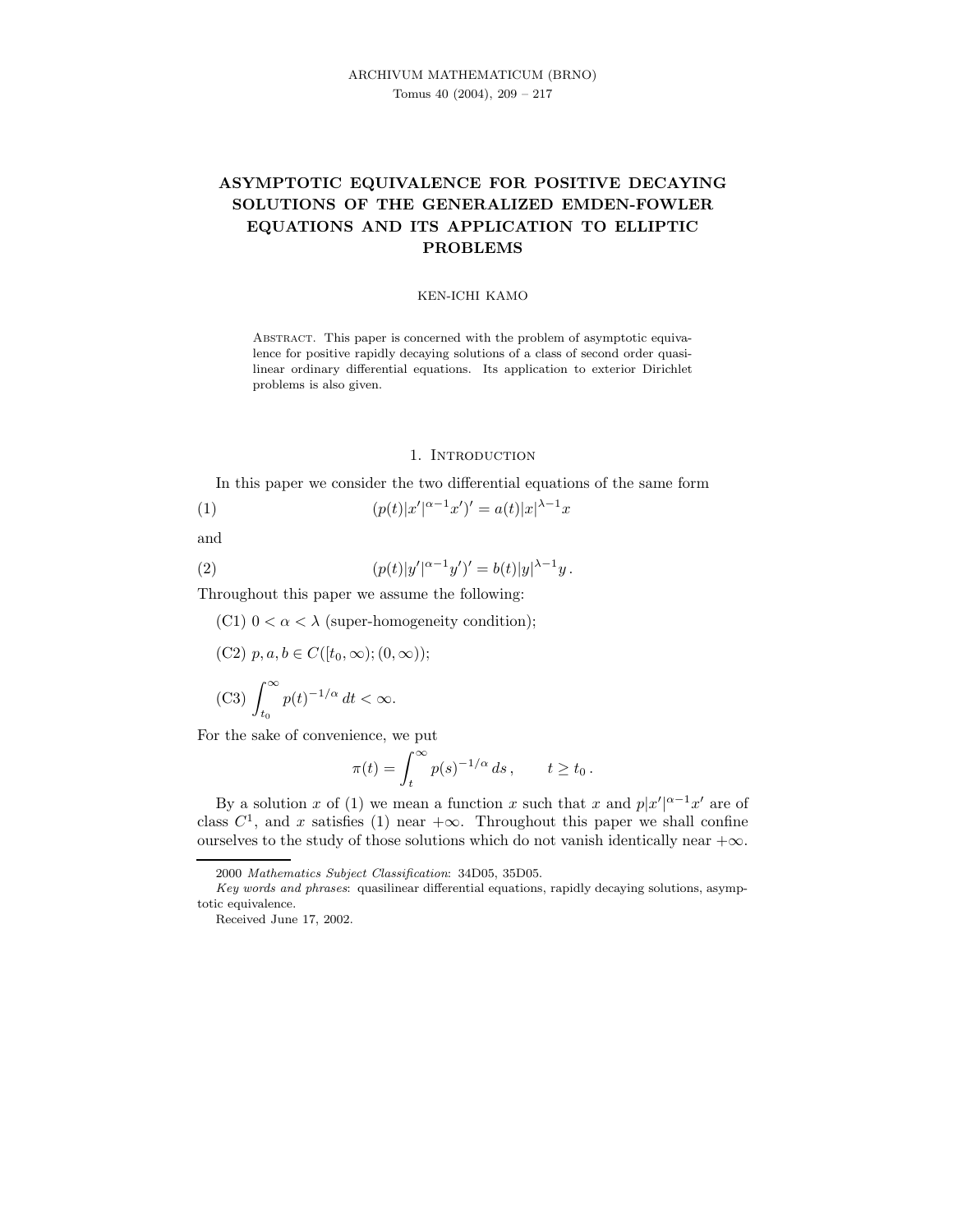It was already known in  $[8]$  that every positive solution x of  $(1)$  has exactly one of the four asymptotic behavior listed bellow:

| (i)   | ( <i>rapidly decaying</i> solution) | $\lim_{t\to\infty}\frac{x(t)}{\pi(t)}=0;$            |
|-------|-------------------------------------|------------------------------------------------------|
| (ii)  | (slowly decaying solution)          | $\lim_{t\to\infty}\frac{x(t)}{\pi(t)}\in(0,\infty);$ |
| (iii) | (asymptotic constant solution)      | $\lim_{t\to\infty}x(t)\in(0,\infty);$                |
| (iv)  | ( <i>unbounded</i> solution)        | $\lim_{t\to\infty}x(t)=\infty.$                      |

In this paper we discuss only rapidly decaying solutions. Necessary conditions and sufficient conditions for the existence of rapidly decaying solutions were also obtained in [8]:

**Theorem A.** If (1) has a positive rapidly decaying solution, then

$$
\int^{\infty} a(t) dt = \infty.
$$

**Theorem B.** The equation  $(1)$  has a positive rapidly decaying solution if

$$
\int^{\infty} a(t)\pi(t)^{\lambda} dt = \infty.
$$

Two topics are treated in the present paper. Firstly we show that if  $a$  and  $b$  have the same asymptotic behavior, then so do positive rapidly decaying solutions of equation (1) and of equation (2). This is the main objective of this paper. Secondly, as an application of this result, we prove the existence of positive solutions of a class of quasilinear elliptic problems with prescribed asymptotic behavior near  $\infty$ . The proof given there is based on the supersolution-subsolution method due to Kura [5].

We remark that such problems have been discussed essentially in [1, 3, 4, 7] if (C3) is violated:  $\int_{0}^{\infty} p(t)^{-1/\alpha} dt = \infty$ . On the other hand, if  $a(t) < 0$ , then asymptotic theory for solutions was discussed in detail, for example, [2, 6].

## 2. Main Result

The following comparison lemma for rapidly decaying solutions is needed to prove our main theorem:

**Lemma 1.** Suppose that  $a(t) \leq b(t)$  for  $t \in [t_0, \infty)$ . Let  $x(t)$  and  $y(t)$  be positive rapidly decaying solutions of equations (1) and (2), respectively, and  $x(t_0) \geq y(t_0)$ . Then  $x(t) \geq y(t)$  for  $t \in [t_0, \infty)$ .

**Proof.** Suppose the contrary that there exists  $t_1 > t_0$  such that  $x(t_1) < y(t_1)$ . Let  $t_2 = \max\{t \, \langle t_1 : x(t) = y(t)\}\$ . Then  $x(t_2) = y(t_2)$  and  $x(t) \, \langle y(t) \rangle$  for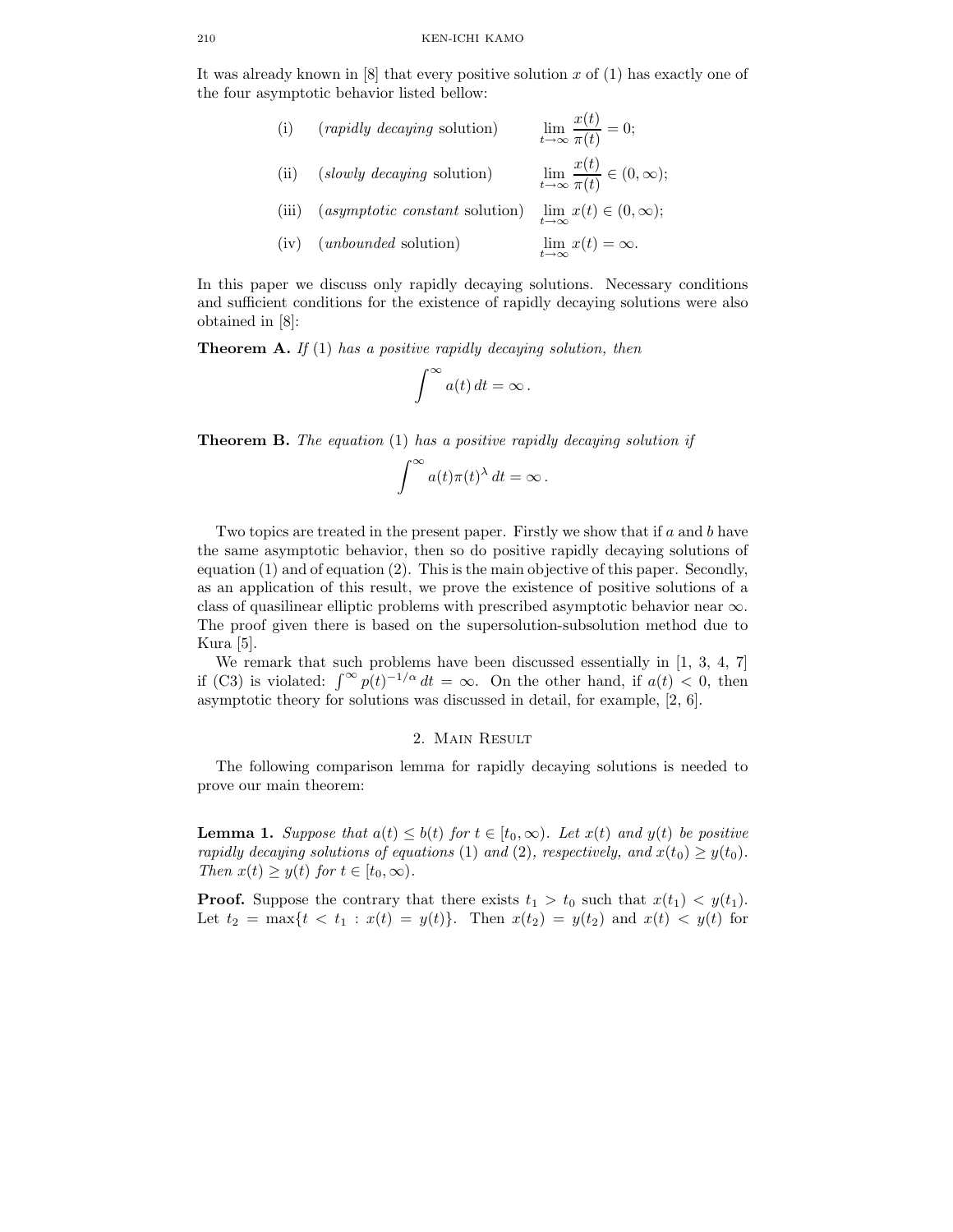$t \in (t_2, t_1)$ . We can easily see that there exists  $t_3 \in (t_2, t_1]$  such that  $x(t_3) < y(t_3)$ and  $x'(t_3) < y'(t_3)$ . By Lemma 1.1 in [8], we obtain  $x(t) < y(t)$  for  $t \ge t_3$ . Since

$$
(p(t)|y'|^{\alpha-1}y')' - (p(t)|x'|^{\alpha-1}x')' = b(t)y^{\lambda} - a(t)x^{\lambda} > 0 \quad \text{for} \quad t \ge t_3,
$$

we see

$$
p(t)|y'|^{\alpha-1}y' - p(t)|x'|^{\alpha-1}x' = p(t)((-x')^{\alpha} - (-y')^{\alpha})
$$
  
\n
$$
\ge p(t_3)[(-x'(t_3))^{\alpha} - (-y'(t_3))^{\alpha}]
$$
  
\n
$$
\equiv \delta_1 > 0
$$

for  $t \geq t_3$ . This implies that

$$
(-x'(t))^{\alpha} \ge (-x'(t))^{\alpha} - (-y'(t))^{\alpha} > \delta_1 p(t)^{-1},
$$

that is

$$
-x'(t) > \delta_2 p(t)^{-1/\alpha}
$$

,

where  $\delta_2$  is a positive constant. Integrating this inequality on  $[t, \infty)$ , we obtain

$$
x(t) > \delta_2 \int_t^{\infty} p(s)^{-1/\alpha} ds \quad \text{for} \quad t \ge t_3,
$$

which is a contradiction. Hence  $y(t) \leq x(t)$  for  $t \geq t_0$ . This completes the proof.  $\Box$ 

The following theorem is the main result of this paper:

Theorem 1. Suppose that

$$
\lim_{t \to \infty} \frac{a(t)}{b(t)} = 1.
$$

Let x and y be positive rapidly decaying solutions of  $(1)$  and  $(2)$ , respectively. Then  $x(t) \sim y(t)$  as  $t \to \infty$ .

**Proof.** Put  $z(t) = x(t)/y(t)$ , and make the change of variable  $s = \int_0^t y(r)^{-2} dr$ . Then

$$
\begin{aligned} \ddot{z}(s) + \frac{b(t)y(t)^{\lambda+3} + p'(t)(-y'(t))^{\alpha}y(t)^{3}}{\alpha p(t)(-y'(t))^{\alpha-1}} z(s) \\ &= \frac{y(t)^{2}[-y'(t)y(t)z(s) - \dot{z}(s)][p'(t) + a(t)y(t)^{\lambda}z(s)^{\lambda}\{-y'(t)z(s) - \dot{z}(s)/y(t)\}^{-\alpha}]}{\alpha p(t)} \end{aligned}
$$

where  $\cdot = d/ds$ . To establish this theorem it suffices to show that  $\lim_{s\to\infty} z(s) = 1$ . First we show that

(3) 
$$
0 < \liminf_{s \to \infty} z(s) \leq \limsup_{s \to \infty} z(s) < \infty,
$$

i.e., there exist positive constants  $c_1$  and  $c_2$  satisfying

$$
c_1y(t) \leq x(t) \leq c_2y(t)
$$
 near  $+\infty$ .

Let  $\delta$  be a positive constant. Then for sufficiently large  $t_1$  we have

(4) 
$$
b(t) \le (1+\delta)a(t), \qquad t \ge t_1.
$$

,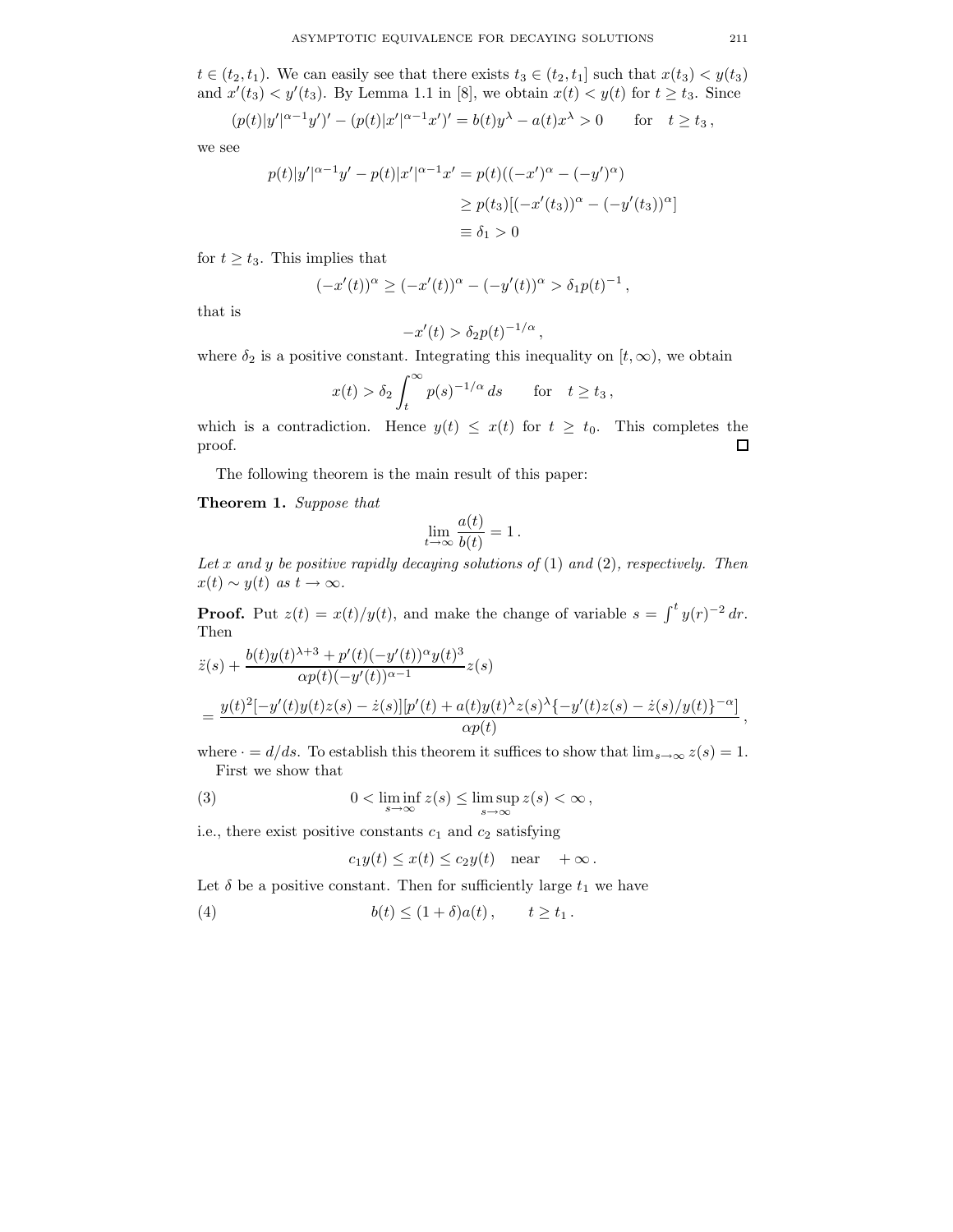We note that the function  $w(t) \equiv (1+\delta)^{1/(\alpha-\lambda)}x(t)$  solves the equation

(5) 
$$
(p(t)|w'|^{\alpha-1}w')' = (1+\delta)a(t)|w|^{\lambda-1}w.
$$

There are two possibilities for  $y(t_1)$  and  $w(t_1)$ :

(A)  $w(t_1) \leq y(t_1)$ ; and

(B)  $w(t_1) > y(t_1)$ .

Let case (A) occur. Since  $y$  and  $w$  are rapidly decaying solutions of equations (2) and (5), respectively, we see by (4) and Lemma 1 that  $w(t) \leq y(t)$  for  $t \geq t_1$ . Obviously, this implies that  $x(t) = O(y(t))$ .

Next let (B) occur. We can find sufficiently small constant  $0 < m < 1$  such that  $mw(t_1) < y(t_1)$ . Notice that the function  $\bar{w}(t) \equiv mw(t)$  is a rapidly decaying solution of the equation

$$
(p(t)|\bar{w}'|^{\alpha-1}\bar{w}')' = \frac{1+\delta}{m^{\lambda-\alpha}}a(t)|\bar{w}|^{\lambda-1}\bar{w}.
$$

By Lemma 1 again, we see that  $\bar{w}(t) \equiv m w(t) \leq y(t)$ ; and so we have  $x(t) =$  $O(y(t)).$ 

In a similar way we find that  $y(t) = O(x(t))$ . Hence (3) holds.

Next we show that  $z \to 1$  as  $s \to \infty$ . Define an auxiliary function f by

$$
f(s) = \left(\frac{\tilde{b}(s)}{\tilde{a}(s)}\right)^{1/(\lambda - \alpha)}
$$

,

where  $\tilde{a}(s) = a(t(s))$  and  $\tilde{b}(s) = b(t(s))$ . Clearly we see that  $f(s) \to 1$  as  $s \to \infty$ . Notice that if z attains an extremum at some point  $s_0$ , then we have

(6) 
$$
\ddot{z}(s_0) = \frac{\tilde{a}(s_0)y(t(s_0))^{\lambda+3}(-y'(t(s_0)))^{1-\alpha}}{\alpha p(t(s_0))}z(s_0)\left[z(s_0)^{\lambda-\alpha}-\frac{\tilde{b}(s_0)}{\tilde{a}(s_0)}\right].
$$

Hence if  $\dot{z} = 0$  and  $z > f(s)$ , then  $\ddot{z}(s) > 0$  there, by (6). This means that only minimum can occur in the region  $z > f(s)$ . Similarly only maximum can occur in the regeon  $0 < z < f(s)$ .

We may assume that  $f(s)$  oscillates around 1 as  $s \to \infty$  since the other case is even simpler.

For sufficiently small  $\delta > 0$ , we can find two strictly increasing sequences  $\{s_n\}$ and  $\{\tilde{s}_n\}$  satisfying

$$
\begin{cases}\n\lim_{n \to \infty} s_n = \lim_{n \to \infty} \tilde{s}_n = \infty, \\
f(s_n) = 1 + \frac{\delta}{n}, \ f(s) < 1 + \frac{\delta}{n}, \ s > s_n, \\
f(\tilde{s}_n) = 1 - \frac{\delta}{n}, \ f(s) > 1 - \frac{\delta}{n}, \ s > \tilde{s}_n, \ n \in N.\n\end{cases}
$$

Obviously, if  $z(s)$  attains extremum at points  $(s, v)$  satisfying

$$
s_n \le s \le s_{n+1}, \ z(s) > 1 + \frac{\delta}{n}
$$

,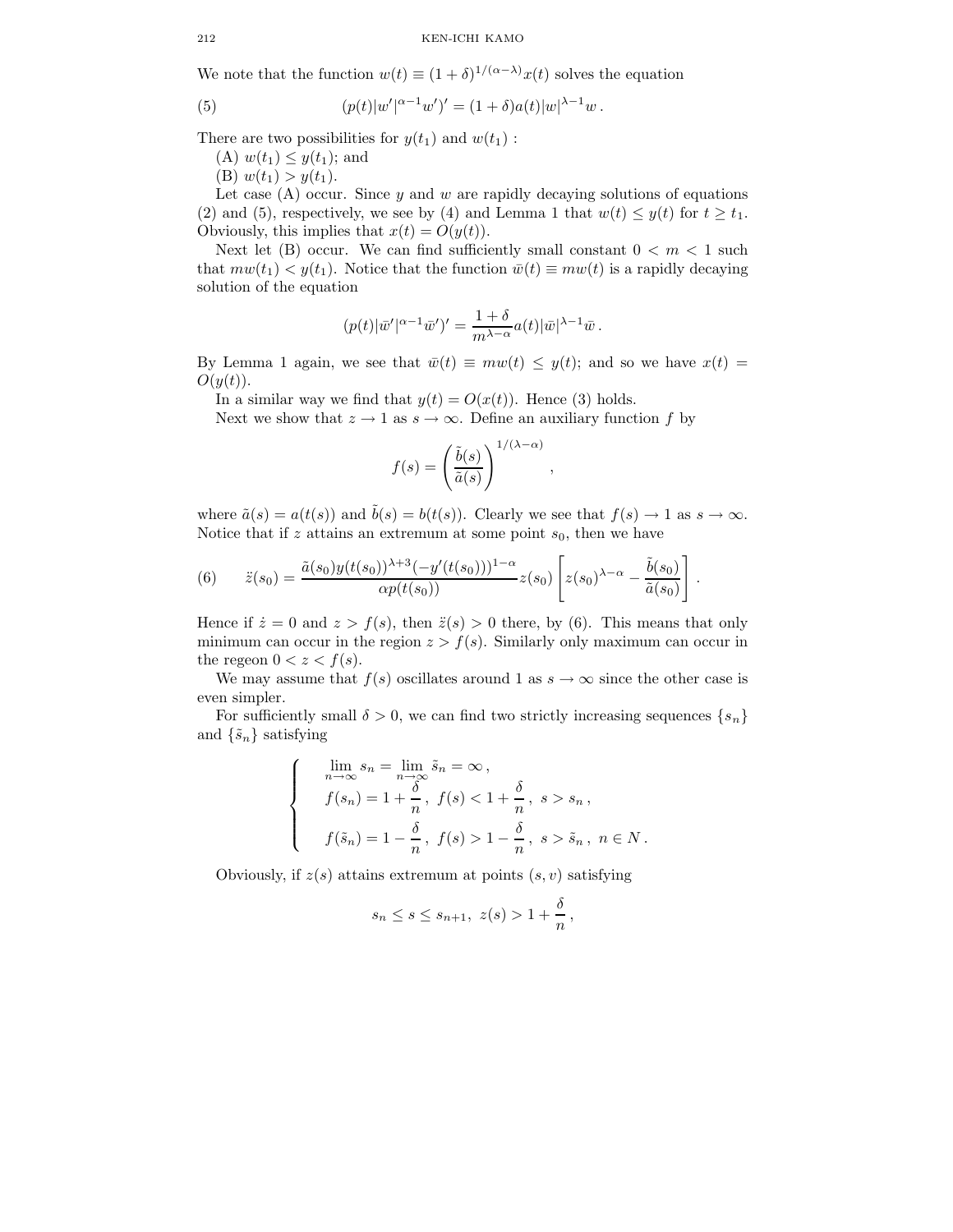then only minimum can occur. Similarly, if  $z(s)$  attains extremum at points  $(s, z)$ satisfying

$$
\tilde{s}_n \le s \le \tilde{s}_{n+1}, \ 0 < z(s) < 1 - \frac{\delta}{n},
$$

then only maximum can occur. We define the sets  $\Omega_n$  and  $\tilde{\Omega}_n$ ,  $n \in N$ , by

$$
\Omega_n = \{ (s, z) \mid s_n \le s \le s_{n+1}, 1 \le z \le z(s_n) \},\
$$
  

$$
\tilde{\Omega}_n = \{ (s, z) \mid \tilde{s}_n \le s \le \tilde{s}_{n+1}, z(\tilde{s}_n) \le z \le 1 \},
$$

and put

$$
\Omega = \left(\bigcup_{n=1}^{\infty} \Omega_n\right) \bigcup \left(\bigcup_{n=1}^{\infty} \tilde{\Omega}_n\right).
$$

Suppose that  $(s_*, z(s_*)\in \Omega$ . (The other case can be treated similarly.) If z remains in IntΩ (the interior of  $\Omega$ ) for all  $s \geq s_*$ , then clearly  $\lim_{s\to\infty} z(s) = 1$ . Suppose the contrary that z intersects  $\partial\Omega$ . Let  $\bar{s} > s_*$ , be the least value of s's where z intersects  $\partial\Omega$ . We may suppose that  $z(\bar{s}) > 1$  (and we automatically have  $z(\bar{s}) > f(\bar{s})$  ) since the other case is proved as in this case. If  $\dot{z}(\bar{s}) > 0$ , then z never goes back to IntΩ again, and hence one can easily show that v is eventually monotone. If  $\dot{z}(\bar{s}) < 0$ , then either z goes back to IntΩ again, or z never hits the set IntΩ for  $s \geq \overline{s}$ . In the latter case we find that z is eventually monotone, while if z goes out of IntΩ and goes into IntΩ infinitely many times in a neighborhood of  $+\infty$ , then we find that  $z \to 1$  as  $s \to \infty$ . The case that  $\dot{z}(\bar{s}) = 0$  can be treated similarly.

Continuing the tracing of the solution curve in this manner, we find that  $z$  is eventually monotone or that  $z(s) \to 1$  as  $s \to \infty$ . Hence z has a finite limit l. By (3) we find that  $l \in (0, \infty)$ .

Since rapidly decaying solution y has the property  $\lim_{t\to\infty} p(t)[-y'(t)]^{\alpha} = 0$ , employing l'Hospital's rule we obtain

$$
l = \lim_{t \to \infty} \frac{x(t)}{y(t)} = \lim_{t \to \infty} \frac{-x'(t)}{-y'(t)} = \lim_{t \to \infty} \left(\frac{p(t)(-x'(t))^{\alpha}}{p(t)(-y'(t))^{\alpha}}\right)^{1/\alpha}
$$
  
= 
$$
\lim_{t \to \infty} \left(\frac{-[p(t)(-x'(t))^{\alpha}]}{-[p(t)(-y'(t))^{\alpha}]'}\right)^{1/\alpha} = \lim_{t \to \infty} \left(\frac{a(t)x(t)^{\lambda}}{b(t)y(t)^{\lambda}}\right)^{1/\alpha} = l^{\lambda/\alpha}.
$$

This implies that  $l = 1$ , that is,  $x(t) \sim y(t)$  as  $t \to \infty$ . This completes the proof.  $\Box$ 

Let  $c > 0$ ,  $0 < \alpha < \beta$  and  $\beta\lambda - \alpha\sigma - \alpha\lambda - \alpha < 0$ . Then, the typical equation  $(t^{\beta}|v'|^{\alpha-1}v')' = ct^{\sigma}|v|^{\lambda-1}v$ 

has a positive rapidly decaying solution  $u_0$  explicitly given by

u0(t) = ctˆ −k (7) ,

where

$$
k = \frac{\sigma + \alpha + 1 - \beta}{\lambda - \alpha} > 0
$$
, and  $\hat{c}^{\lambda - \alpha} = \frac{k^{\alpha}(\alpha(k+1) - \beta)}{c}$ .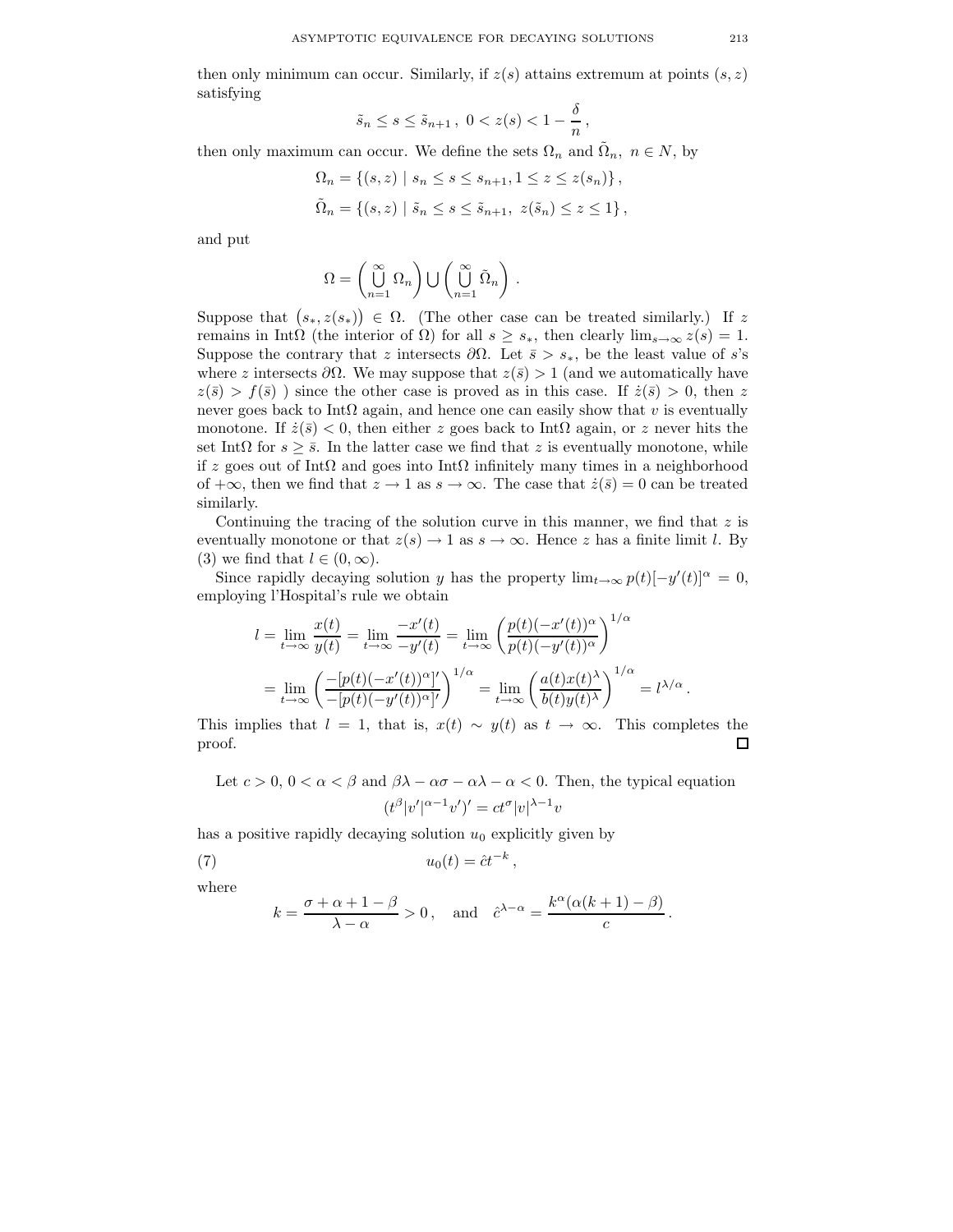This simple observation and Theorem 2 give the following corollary used in Section 3:

## Corollary 1. Consider the equation

(8) 
$$
(t^{\beta}|u'|^{\alpha-1}u')' = q(t)|u|^{\lambda-1}u,
$$

where  $\alpha$ ,  $\beta$  and  $\lambda$  are constants such that  $0 < \alpha < \lambda$  and  $\alpha < \beta$ , and q is a positive continuous function satisfying  $q(t) \sim ct^{\sigma}$  for some  $c > 0$ ,  $\sigma \in R$ . If  $\beta\lambda - \alpha\sigma - \alpha\lambda - \alpha < 0$ , then every positive rapidly decaying solution of (8) has the asymptotic form

$$
u(t)\sim u_0(t)\,,
$$

where  $u_0$  is given by (7).

## 3. Application

In this section we show that Corollary 3 can be applied to show the existence of some solutions of the exterior Dirichlet problem for the elliptic equation:

(9)  $\operatorname{div} \left( |\nabla u|^{m-2} \nabla u \right) = q(x)|u|^{\lambda - 1} u, \text{ in } \Omega,$ 

(10) 
$$
u = g(x)
$$
, on  $\partial \Omega$ ,

where  $\Omega$  is an exterior domain in  $R^N$ ,  $N \geq 2$ , with boundary  $\partial \Omega$  of class  $C^1$ ,  $0 < m - 1 < \lambda, g \in C^1(\partial\Omega; (0, \infty))$  and  $q \in C(\overline{\Omega}; (0, \infty))$ . We assume throughout the section that

 $q(x) \sim c_1 |x|^{\sigma_1}$  as  $|x| \to \infty$  for some constants  $c_1 > 0$  and  $\sigma_1 \in R$ .

A function  $u$  is said to be a solution (subsolution, supersolution) of equation (9) in  $\Omega$  if  $u \in W^{1,m}_{loc}(\Omega)$  and

$$
\int_{\Omega} \{ |\nabla u|^{m-2} \nabla u \cdot \nabla \phi + q(x)|u|^{\lambda - 1} u \phi \} dx = 0 \quad (\le 0, \ge 0),
$$

for all  $\phi \in C_0^{\infty}(\Omega)$  with  $\phi \ge 0$  in  $\Omega$ . See [5] for details.

To find positive solutions of problem  $(9)$ – $(10)$  we use the supersolution-subsolution method which can be formulated, in our context, as follows:

**Proposition 1** (Cf. Theorem 4.4 in [5]). Let v and w be a subsolution and a supersolution of (9) in  $\Omega$ , respectively, such that  $v \leq w$  a.e. in  $\Omega$  and  $v \leq q \leq w$  a.e. on ∂Ω. Then problem (9)–(10) has a solution u such that  $v \le u \le w$  a.e. in  $\Omega$ .

**Theorem 2.** If  $m < N$  and  $N\lambda - mN - m\sigma_1 + N + \sigma_1 - m\lambda < 0$ , then problem  $(9)$ – $(10)$  has a positive solution u satisfying

(11) 
$$
u(x) \sim a|x|^{-\nu}, \quad as \quad |x| \to \infty
$$

where

(12) 
$$
\nu = \frac{m + \sigma_1}{\lambda - m + 1} > 0 \text{ and}
$$

$$
a^{\lambda - m + 1} = \frac{(Nm + m\lambda + m\sigma_1 - N\lambda - N - \sigma_1)(m + \sigma_1)^{m - 1}}{c_1(\lambda - m + 1)^m}.
$$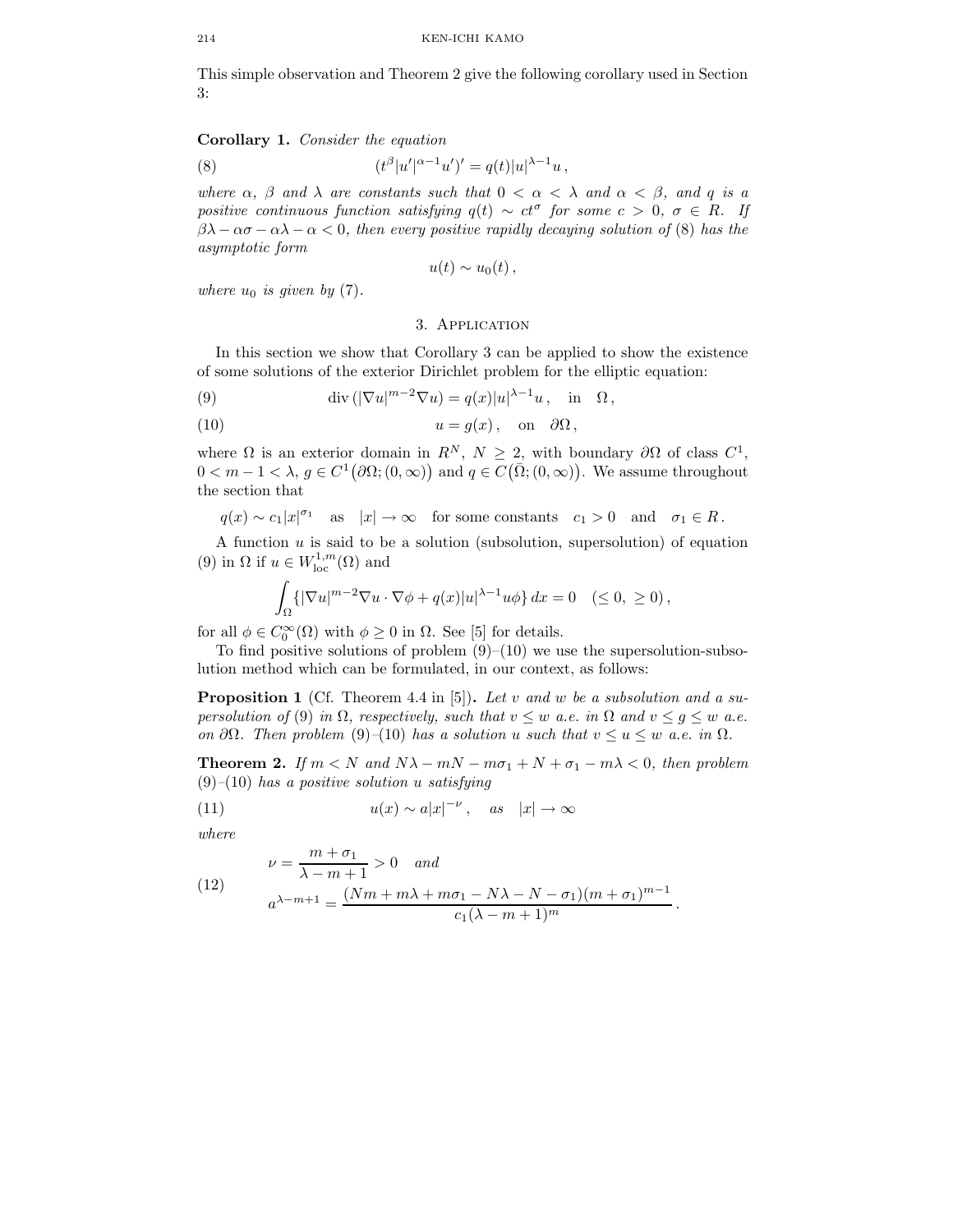We introduce notations used here. We may assume without loss of generality that  $0 \notin \overline{\Omega}$  and q is defined in  $R^N$ . Let

$$
g_* = \min_{\partial\Omega} g(x), \qquad \qquad g^* = \max_{\partial\Omega} g(x);
$$
  
\n
$$
r_* = \text{dist}(0, \partial\Omega), \qquad \qquad r^* = \max\{|x|; x \in \partial\Omega\};
$$
  
\n
$$
q_*(r) = \min_{|x|=r} q(x) \quad \text{and} \quad q^*(r) = \max_{|x|=r} q(x).
$$

**Proof of Theorem 5.** A function  $\bar{u}$  satisfying

(13) 
$$
\operatorname{div}(|\nabla \bar{u}|^{m-2}\nabla \bar{u}) \le q_*(|x|)\bar{u}^{\lambda}, \quad |x| \ge r_*
$$

is a supersolution of equation (9). Similarly a function  $\underline{u}$  satisfying

(14) 
$$
\operatorname{div}(|\nabla \underline{u}|^{m-2}\nabla \underline{u}) \ge q^*(|x|)\underline{u}^{\lambda}, \ |x| \ge r_*
$$

is a subsolution of equation (9). Since these inequalities have radial symmetry, it is natural to construct such  $\bar{u}$  and  $\bar{u}$  as radially symmetric functions. By putting  $\bar{u}(x) = \bar{v}(r)$  and  $\underline{u}(x) = \underline{v}(r)$ ,  $r = |x|$ , (13) and (14) reduce to

(15) 
$$
(r^{N-1}|\bar{v}'|^{m-2}\bar{v}')' \leq r^{N-1}q_*(r)\bar{v}^{\lambda}, \quad r \geq r_*
$$

and

(16) 
$$
(r^{N-1}|\underline{v}'|^{m-2}\underline{v}')' \ge r^{N-1}q^*(r)\underline{v}^{\lambda}, \quad r \ge r_*,
$$

respectively, where  $d = d/dr$ .

First we construct a subsolution  $\underline{u}$ . Consider the problem for the ordinary differential equation

$$
\left\{\begin{array}{ll} &(r^{N-1}|\underline{w}'|^{m-2}\underline{w}')'=r^{N-1}q^*(r)\underline{w}^\lambda\,,\quad & r\geq r_*\,,\\[2mm] \underline{w}(r_*)=g_*\,. \end{array}\right.
$$

From Theorem 4.2 in [8], this problem has at least one positive rapidly decaying solution <u>w</u>. Since  $m < N$  and  $N\lambda - mN - m\sigma_1 + N + \sigma_1 - m\lambda < 0$ , we find from Corollary 3 that

(17) 
$$
\underline{w}(r) \sim ar^{-\nu} \quad \text{as} \quad r \to \infty,
$$

where a and v are given by (12). Hence, the function given by  $v(r) \equiv w(r)$ satisfies (16) (with  $\geq$  replaced by =). This means that the function  $\underline{u}(x) \equiv \underline{v}(|x|)$ is a subsolution of (9) satisfying  $\underline{u}(x) \leq g(x)$  on  $\partial \Omega$ .

Next we must construct a supersolution  $\bar{u}$  so that  $\underline{u} \leq \bar{u}$  in  $\Omega$  and  $\bar{u} \geq g$  on  $\partial \Omega$ . Let  $\bar{w}$  be a positive rapidly decaying solution of the problem

$$
\begin{cases}\n(r^{N-1}|\bar{w}'|^{m-2}\bar{w}')' = r^{N-1}q_*(r)\bar{w}^\lambda, & r \geq r^*, \\
\bar{w}(r^*) = g^*. & \n\end{cases}
$$

Corollary 3 implies, as before, that

(18) 
$$
\bar{w}(r) \sim ar^{-\nu} \quad \text{as} \quad r \to \infty,
$$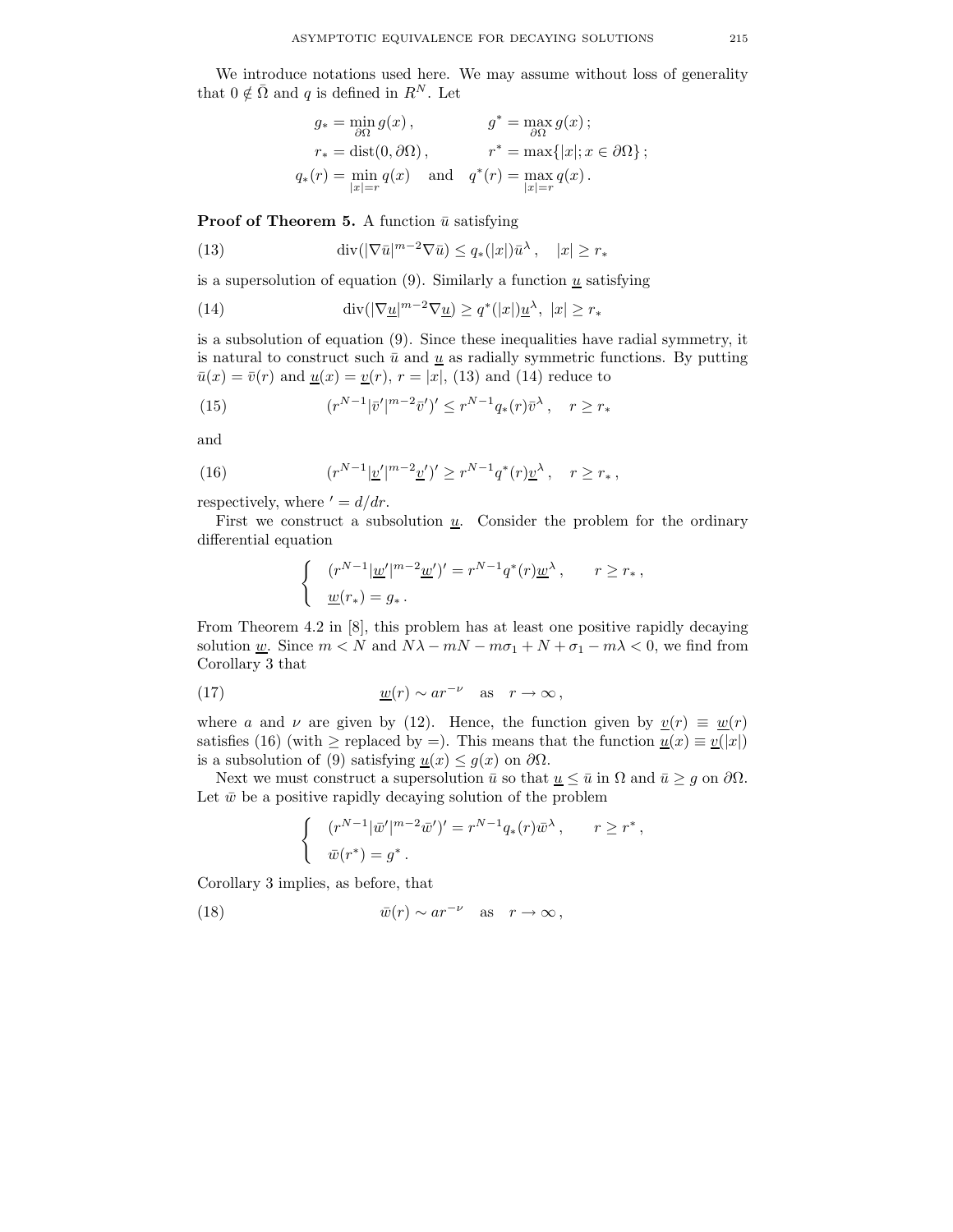where a and  $\nu$  are given in (12). Put

$$
\bar{z}(r) = \begin{cases}\n\bar{w}(r), & r \geq r^*, \\
g^* + \frac{(m-1)(r^*)^{(1-N)/(m-1)}(-\bar{w}'(r^*))}{m-N} \left[ (r^*)^{(m-N)/(m-1)} - r^{(m-N)/(m-1)} \right], \\
r_* \leq r \leq r^*. \n\end{cases}
$$

Then, obviously  $\bar{z}$  is of class  $C^1[r_*,\infty)$  and satisfies

$$
\begin{cases} (r^{N-1}|\bar{z}'|^{m-2}\bar{z}')' \le r^{N-1}q_*(r)\bar{z}^{\lambda}, & r \ge r_*, \\ \bar{z}(r) \ge g^*, & r_* \le r \le r^*. \end{cases}
$$

Moreover Lemma 1 implies that  $\underline{w} \leq \overline{z}$ ,  $r \geq r_*$ . Therefore the function  $\overline{u}$  given by  $\bar{u}(x) = \bar{z}(|x|)$  becomes a supersolution of (9) satisfying

$$
\underline{u} \le \bar{u} \quad \text{for} \quad |x| \ge r_*, \quad \text{and} \quad \bar{u} \ge g \quad \text{on} \partial \Omega \, .
$$

Proposition 4 guarantees that boundary value problem  $(9)$ – $(10)$  has at least one solution  $u$  satisfying

$$
\underline{u}(x) \le u(x) \le \bar{u}(x), \quad \text{a.e.} \quad x \in \Omega.
$$

Since the asymptotic behavior (17) and (18) yield

$$
\underline{u}(x) \sim \bar{u}(x) \sim a|x|^{-\nu} \quad \text{as} \quad |x| \to \infty \,,
$$

 $u$  must satisfy  $(11)$ . This completes the proof.

When  $m = 2 < N$ , the positive solution obtained in Theorem 5 satisfies

$$
u(x) \sim c|x|^{-(\sigma_1+2)/(\lambda-1)}
$$
 as  $|x| \to \infty$ 

for a suitable constant  $c > 0$ . Since  $(\sigma_1 + 2)/(\lambda - 1) > N - 2$  under our assumptions, this means that semilinear elliptic equation  $\Delta u = q(x)|u|^{\lambda-1}u$  can possess positive solutions decaying faster than  $|x|^{2-N}$  as  $|x| \to \infty$ .

Acknowledgement. The author would like to express his sincere thanks to Professor Ivan Kiguradze for a number of helpful comments and suggestions.

#### **REFERENCES**

- [1] Cecchi, M., Došlá, Z. and Marini, M., On the dynamics of the generalized Emden-Fowler equation, Georgian Math. J. 7 (2000), 269–282.
- $[2]$  Elbert,  $\acute{A}$ . and Kusano, T., Oscillation and nonoscillation theorems for a class of second order quasilinear differential equations, Acta Math. Hungar. 56 (1990), 325–336.
- [3] Kamo, K., Usami, H., Asymptotic forms of positive solutions of second-order quasilinear ordinary differential equations, Adv. Math. Sci. Appl. 10 (2000), 673–688.
- [4] Kamo, K., Usami, H., Asymptotic forms of positive solutions of second-order quasilinear ordinary differential equations with sub-homogeneity, Hiroshima Math. J. 31 (2001), 35–49.
- [5] Kura, T., The weak supersolution-subsolution method for second order quasilinear elliptic equations, Hiroshima Math. J.  $19$  (1989), 1–36.

 $\Box$